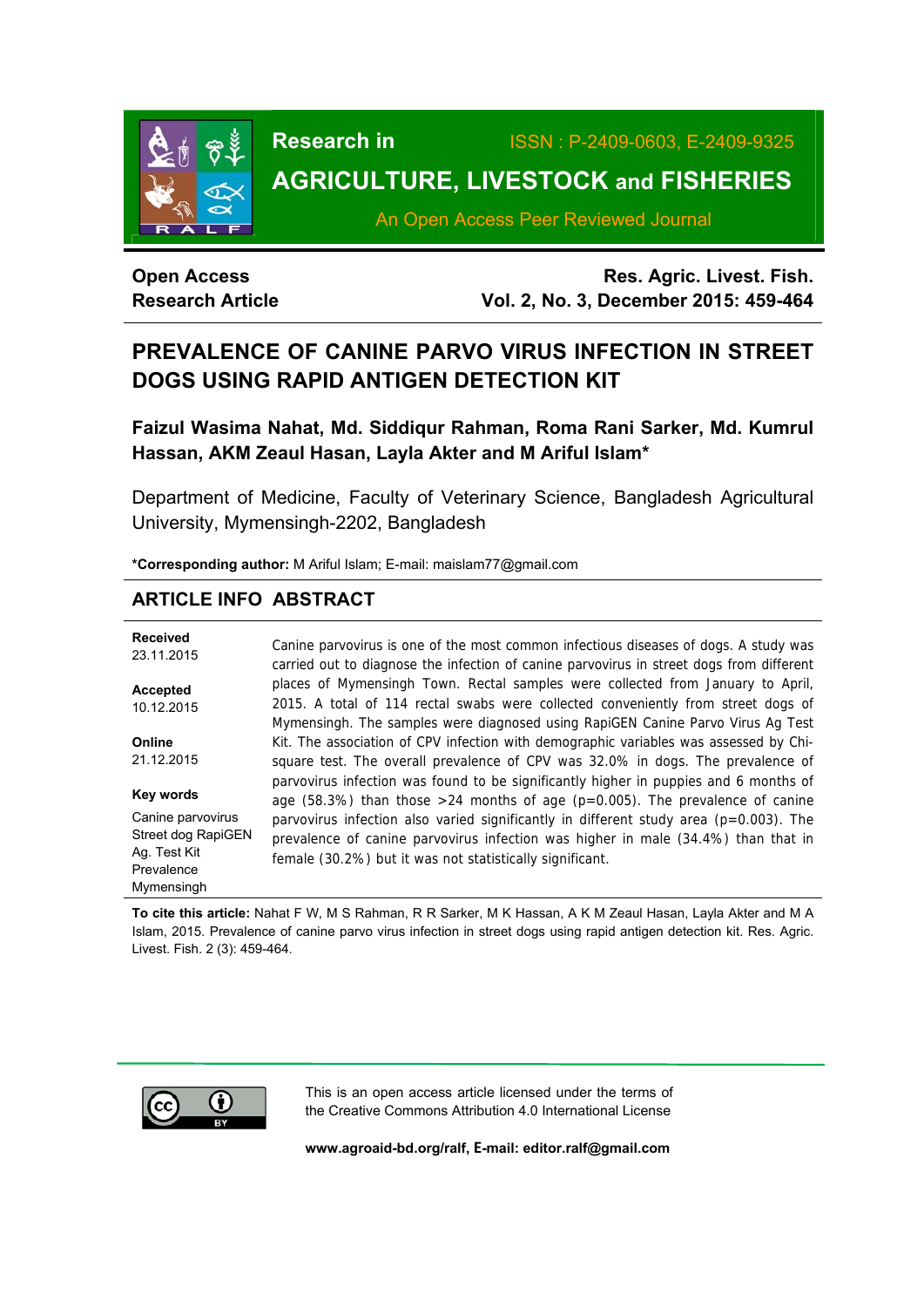# **INTRODUCTION**

 Canine parvovirus (CPV) enteritis is one of the most common infectious diseases and important viral cause of diarrhea in dogs. CPV infection is a relatively new disease that initially emerged in 1978 to a native canine population and spread rapidly with high morbidity (100%) and mortality (10%) (Shackelton et al., 2005; Schoeman et al., 2013). Parvovirus enteritis is a highly contagious disease which is spread by the fecal material of affected animals. It is a serious disease, and can vary from mild to over 90% fatal if untreated. The disease if not properly treated (Parrish, 1995). It causes vomiting, diarrhea (which is often bloody), lethargy (depression), fever, and life threatening dehydration. The wet tissue of the mouth and eyes may become noticeably red and the heart may beat too rapidly.

 It has been reported from Asia, Australia, New Zealand, America and Europe. The invasion of the bone marrow cells causes a decrease in the white blood cell count leading to increased susceptibility to bacterial infections and sometimes to a shock like condition called endotoxemia. There are a variety of risk factors that can increase a dog's susceptibility to the disease. Parvovirus is extremely contagious to other dogs. Infection is generally attributed to ingestion of material contaminated by dog feces and can occur when a dog smells or licks the ground. Direct contact with another dog is not necessary for infection. Parvovirus is shed in the feces of infected dogs for approximately two weeks after initial ingestion and can live in the environment for years. There is evidence that the virus can live in ground soil for up to a year. It is resistant to most cleaning products, or even to weather changes. The virus is species specific and is not contagious to cat or humans (www. petplace.com).

 Domestic and wild canines are usually affected (Nandi and Kumar, 2010). Dogs at highest risk for infection are unvaccinated puppies or those who have not yet completed their vaccine series. It is most common in puppies between 6 weeks and 6 months of age (Pollock and Coyne*,* 1993). Intact male dogs appear to be twice as likely to develop PV enteritis as sexually intact females (Houston et al*.,* 1996). Unsanitary and/or overcrowded kennels may increase chance of infection and concurrent infection with parasites, other bacteria or viruses may also increase susceptibility to infection. Proper vaccination of your pet can best prevent the disease. Dogs vaccinated with over-the-counter vaccines also appear to have a higher incidence of parvovirus likely due to ineffective vaccine or improper use. Parvovirus enteritis has a survival rate of 85-90% with aggressive treatment and recovery generally occurs in 3-7 days.

 The clinical signs of CPV infection can mimic many other diseases that cause vomiting and diarrhea; severe gastroenteritis in young dogs. Consequently, the diagnosis of CPV is often a challenge for the veterinarian. The positive confirmation of CPV infection requires the demonstration of the virus or virus antigen in the stool, or the detection of anti-CPV antibodies in the blood serum. The CPV - PCR has a higher sensitivity and specificity than other methods of viral antigen determination in feces (Greene and Decaro, 2012). Quantitative assays (real-time PCR) using blood can also provide an estimation of viral load, which can help distinguish vaccination from natural infection (Veir et al., 2009). Occasionally, a dog will have parvovirus but test negative for virus in the stool. Fortunately, this is an uncommon occurrence. A tentative diagnosis is often based on the presence of a reduced white blood cell count (leukopenia) and clinical signs. If further confirmation is needed, stool or blood can be submitted to a veterinary laboratory for additional tests. Some dogs that become clinically ill may not have a low white blood cell count. Sudden onset of hemorrhagic diarrhea, fever, and leukopenia in a young, unvaccinated dog is often considered indicative of CPV infection. However, not all dogs with CPV have bloody diarrhea or leukopenia, and other diseases such as parasitic or enteropathogenic bacterial infection can also cause these symptoms. Therefore, definitive diagnosis should be pursued.

 The conventional methods such as clinical signs of diagnosis are being practiced in Bangladesh for the diagnosis of CPV. However these techniques have been reported to be of less diagnostic value as such there diagnostic tests may have lost of limitation for confirmatory detection of CPV infection from field and laboratory samples as well. There is only one study regarding the prevalence of CPV infection in dogs in Bangladesh (Islam et al., 2014). However, their sample size was very small (30). Therefore, the objective of this study was to estimate the prevalence of Canine Parvo Virus (CPV) inflection in street dogs using rapid antigen detection kit.

460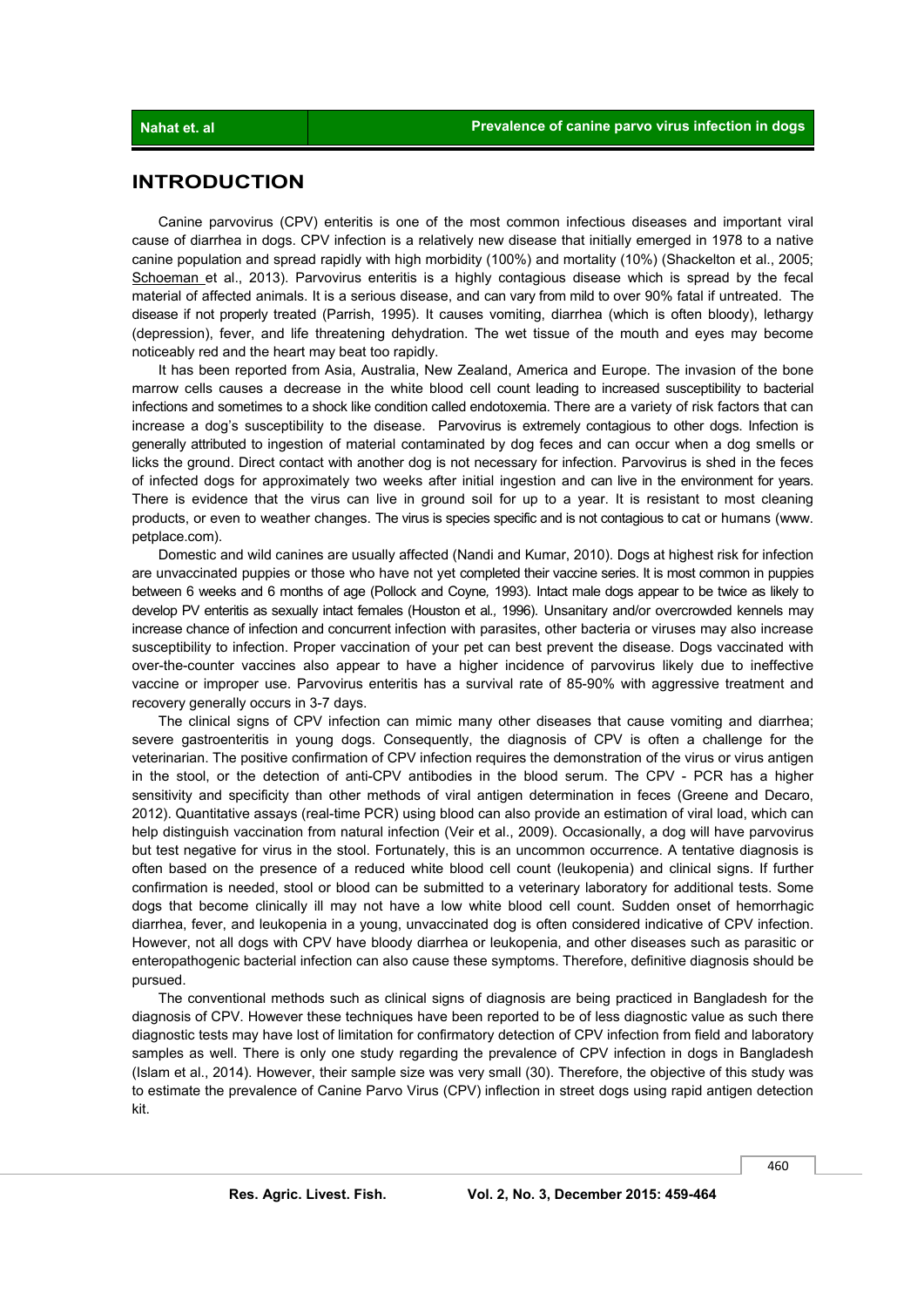# **MATERIALS AND METHODS**

#### **Study period and area**

 The research work was conducted in the laboratory of the Department of Medicine, Bangladesh Agricultural University, Mymensingh during the period of January 2015 to April 2015.

#### **Brief description of the experimental design**

 A total of 114 rectal swab samples were collected conveniently from stray dogs of different zones (Akua, Town Hall, Amlapara, Senbari, Mintu College Road, Char Para Medical College Hospital, Boundary Road, R.K. Mission Road and Bangladesh Agricultural University, Mymensingh) of the Municipal Corporation of Mymensingh District; during the dog control programme of Municipal Corporation from January 2015 to July 2015. Rectal swab were collected before the dogs were euthanatized by the municipal authority. The dogs studied were in different ages, and mixed sexes and with no history of vaccination against canine parvo virus infection (CPV). Age, sex were recorded carefully. The age of the dog was determined by examining teeth. Health status of the dog was determined by close inspection. It was not possible to know the diarrheic status of the selected dogs.

 The test was carried out with a commercial rapid RapiGEN Canine Parvo Virus (CPV) Ag Test Kit (Manufactured by RapiGEN INC. South Korea, 2004), following the manufacturer's instructions (Figure 1). The kit is a chromatographic immunoassay for the qualitative detection of canine parvo virus antigen in canine feces.

#### **Collection and processing of sample**

 Rectal swab were collected from suspected dogs in the Municipal Corporation of Mymensingh District from different zones. These dogs were restrained by labors of Municipal Corporation of Mymensingh. These zones were selected because of the fact that these areas are known to be abundant of dog population. Those zones are also most exposed to wild reservoirs. After collection, samples were transferred aseptically in separate sterile plastic vial and kept in the ice carrier with icepack and then send to the laboratory of the Department of Medicine, Bangladesh Agricultural University, Mymensingh.

#### **Safety measures taken throughout the study**

 All the tasks comprising of the collection of samples up to screening of CPV was performed following strict bio-security measures. Collection of samples was performed wearing personal protective equipment (PPE) like gloves, masks, apron along with proper disinfection of the clothing and other appliances. After collection the samples were transported using aseptic packaging into the laboratory.

#### **Test procedure**

 Fecal samples were collected with the stick of collection device or swab. Care was taken to avoid heavy contamination of stick (swab) with extraneous material. The stick (swab) was inserted into the bottle and securely fit the top portion onto the base. Then the bottle was agitated assembly for 10 seconds by shaking vigorously to ensure good sample extraction. The test device was removed from its sealed pouch by tearing along the notch. The top of the samples were snapped into the collection device. 3 - 4 drops was dispensed into the sample well(s) by squeeze and was waited for 10 minute but result was got within 5 - 10 min. The test result was recorded by observing the color band by naked eye.

#### **Interpretation of the test**

 Results of the tests were interpreted within 10 minutes by visual observation of single band for negative control, double band (one control and other treatment) for positive test. A color band will appear in the left section of the result window to show that the test is working properly which is known as the control band (C). The right section of the result window indicates the test results. If another color band appears in the right section of the result window, this band is the test band (T). The presence of only one band within the result window indicates a negative result. The presence of two color bands (T and C) within the result window, no matter which band appears first, indicates a positive result. If the purple color band is not visible within the result window after performing the test, the result is considered invalid (Esfandiari and Klingeborn, 2000).

461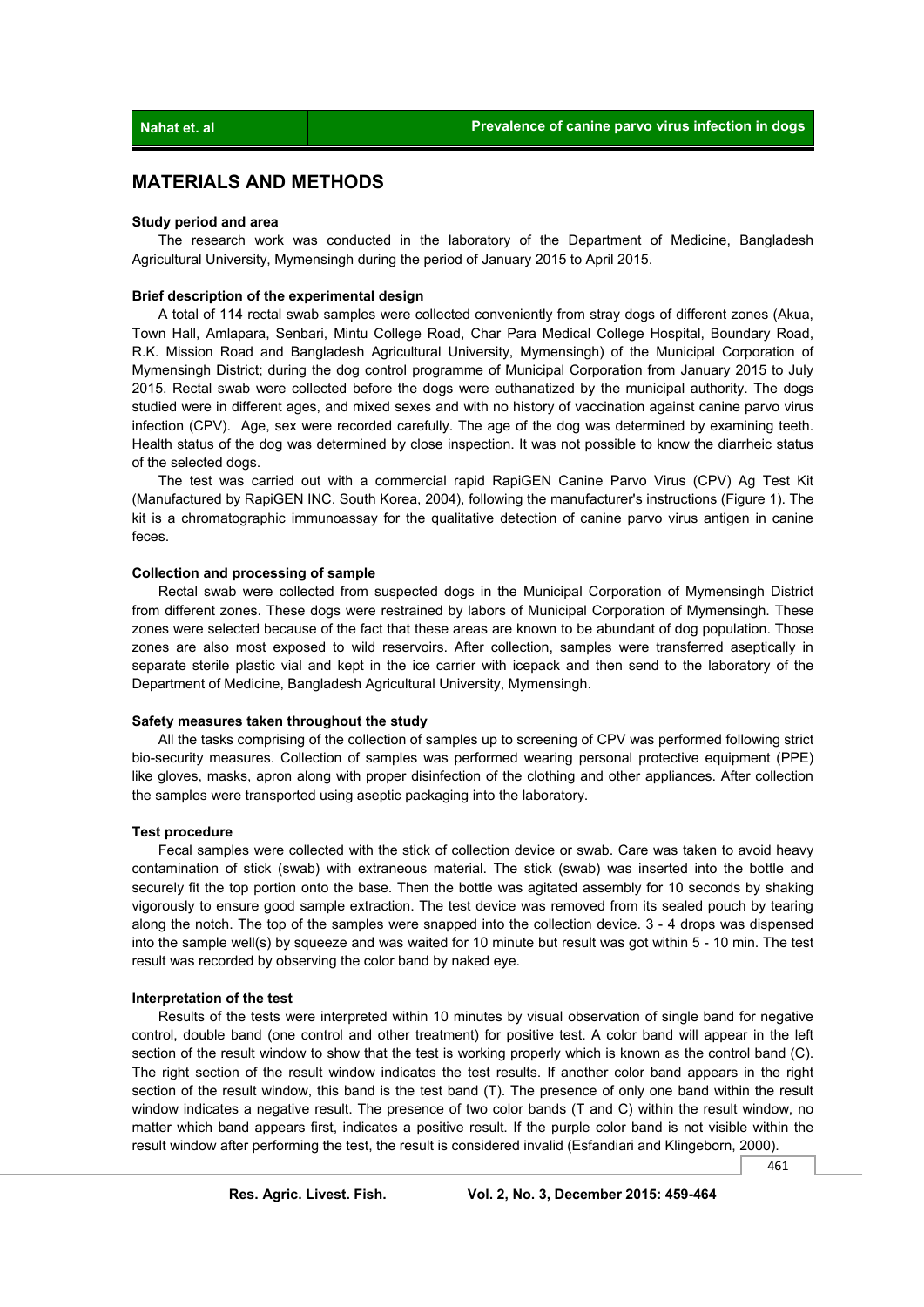#### **Negative**

 One red/purple band appears in the control line(c) with no apparent band in the test line (T). The sample should be considered negative for CPV (Figure 1).

#### **Positive**

 Two red/ purple bands appear. One in the control line (c) and other in the test line (T). The sample should be considered positive for CPV (Figure 2).



#### **Invalid**

 If no red/ purple band appears in the control line (C) or if a band appears in the test line (T) but not in the control line (C), then the test was invalid. It was recommended to rest the specimen using a new testing device.

### **Statistical analysis**

Chi-square test was performed using Statistical Package for Social Science (SPSS).

## **RESULTS**

#### **Overall prevalence of Canine parvo virus infection in stray dogs**

 A total 114 rectal swab was tested for the presence of CPV-2 antigen. Among them 37 samples were showed positive result. So the overall prevalence of Canine parvo virus infection in this study is 32.5% (Figure 3).



Figure 3. Overall prevalence of canine parvo virus infection in stray dogs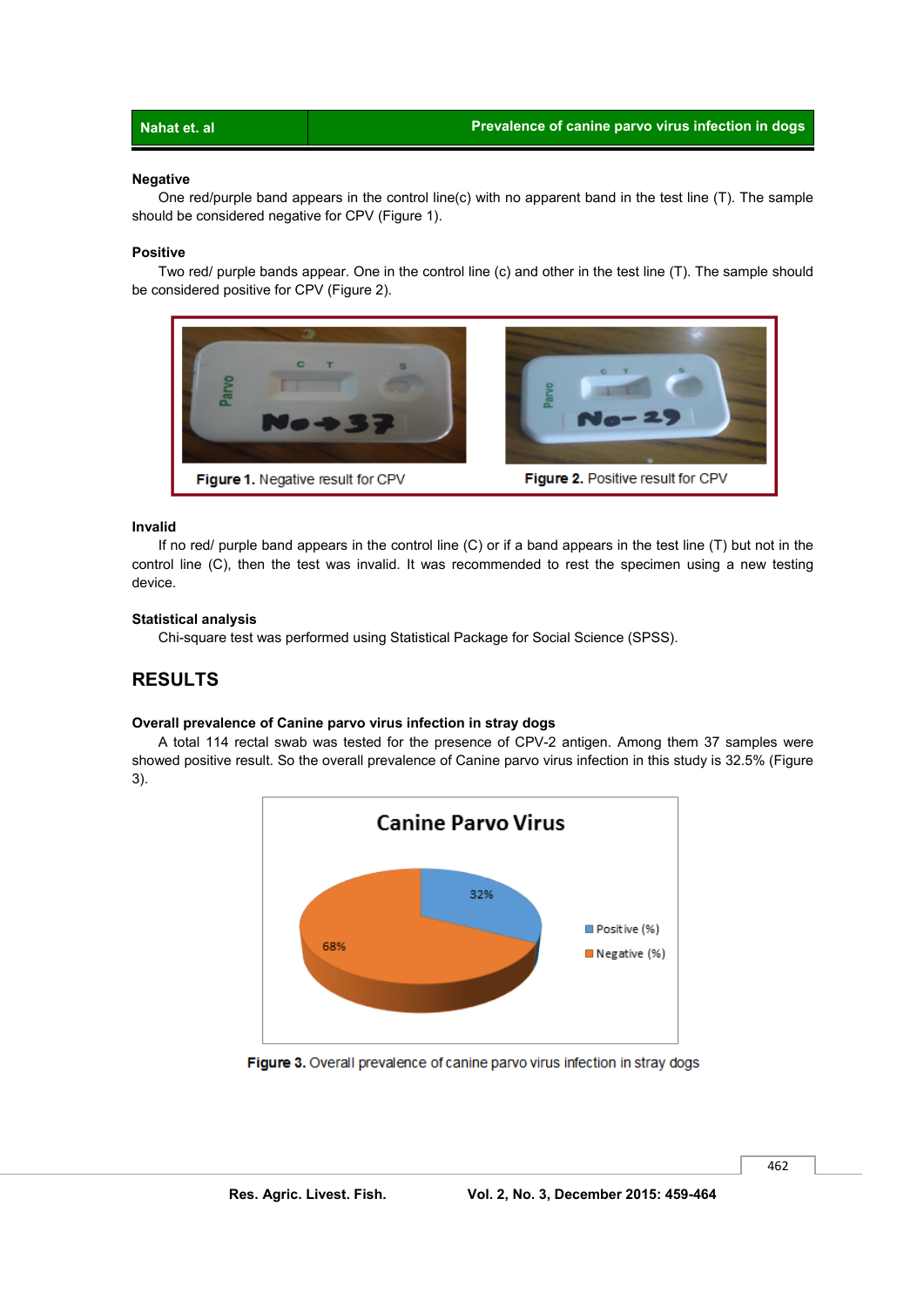#### **Nahat et. al Prevalence of canine parvo virus infection in dogs**

| <b>Variables</b> | <b>Category Level</b> | Number of sample | Number of | <b>Percentage of positive</b> | <b>P-</b> |
|------------------|-----------------------|------------------|-----------|-------------------------------|-----------|
|                  |                       | tested           | positive  | reactors                      | value     |
|                  |                       |                  | reactors  |                               |           |
| Age              | 1-6 months            | 24               | 14        | 58.3%                         | $0.005*$  |
|                  | 7-12 months           | 60               | 13        | 21.7%                         | $\star$   |
|                  | 13-24 months          | 23               | 9         | 39.1%                         |           |
|                  |                       | 7                | 1         | 14.3%                         |           |
|                  | More than             |                  |           |                               |           |
|                  | 24 months             |                  |           |                               |           |
| Sex              | Male                  | 61               | 21        | 34.4%                         | 0.78      |
|                  | Female                | 53               | 16        | 30.2                          |           |
| Health           | Poor                  | 70               | 30        | 42.85                         | $0.004*$  |
|                  | Normal                | 44               | 7         | 15.90                         |           |
| Area             | <b>Town Hall</b>      | 7                | 2         | 28.56                         | 0.0029    |
|                  | Akua                  | 17               | 5         | 29.41                         | $***$     |
|                  | <b>Boundary Road</b>  | 8                | 3         | 37.50                         |           |
|                  | Amlapara              | 11               | 4         | 36.36                         |           |
|                  | Charpara              | 4                | 0         | 00.00                         |           |
|                  | Mintu College Road    | 9                | 4         | 44.44                         |           |
|                  | R. K. Mission Road    | 25               | 8         | 32.00                         |           |
|                  | Senbari Road          | 13               | 3         | 23.07                         |           |
|                  | <b>Bau Campus</b>     | 20               | 8         | 40.00                         |           |
|                  | Mymensingh            |                  |           |                               |           |
|                  | Total                 | 114              | 37        | 32.00%                        |           |

**Table 1.** Prevalence and associated risk factors of CPV infection in Street dogs

#### **Age, sex, health status and area wise prevalence of CPV infection in street dogs**

 The prevalence of CPV infection was significantly higher in puppies between 1-6 months age group (58.3%) than the other age groups and lower in older dogs more than 24 months of age (14.3%) (p<0.005) (Table 1). Among 114 dogs, 61 were male and 53 were female and the prevalence of canine parvovirus infection in dog was 34.4% (21 out of 61) in male and 30.2% (16 out of 53) in female dogs (Table 1). However the sex wise prevalence of CPV infection was not significant statistically. The prevalence of CPV infection based on health status is shown in Table 1. The prevalence of CPV infection was significantly higher (42.85%) in dogs with poor health status than those with normal health (15.90) (P-value = 0.004).The area wise distribution of CPV infection is presented in (Table 1). The prevalence was higher in dogs of Mintu College Road (44.44%) and no positive reactor was found in dogs of Charpara.

### **DISCUSSION**

 The research work was carried out to determine the prevalence of CPV infection in street dogs in Mymensingh. The prevalence of CPV infection was found to be significantly higher in puppies between 1-6 months. Similar reports were also made by Parthiban et al. (2010). There are currently a variety of methods available for the detection of CPV-2 in feces. These include hemagglutination (HA), electron microscopy (EM), polymerase chain reaction (PCR), and enzyme-linked immunosorbent assay (ELISA). Most of the test are time consuming and require specific equipment; therefore a reliable, prompt diagnostic test is necessary. There are several diagnostic methods to detect canine parvovirus infection in dog but the RapiGEN Canine Parvo Ag test is one of the most reliable and rapid one-step test based on the immunochromatographic assay of canine parvovirus antigen in canine feces.

 The test requires only 5-10 minutes to complete and CPV antigen detection make this technique a useful tool for CPV diagnosis. With regard to general aspects of the test system evaluated, each of them was easy to perform and the results were easy to read. There was no invalid test result in all 114 samples. With RapiGEN Kit used as a reference test 37 positive samples (32%) obtained by the RapiGEN canine parvovirus Ag kit

463